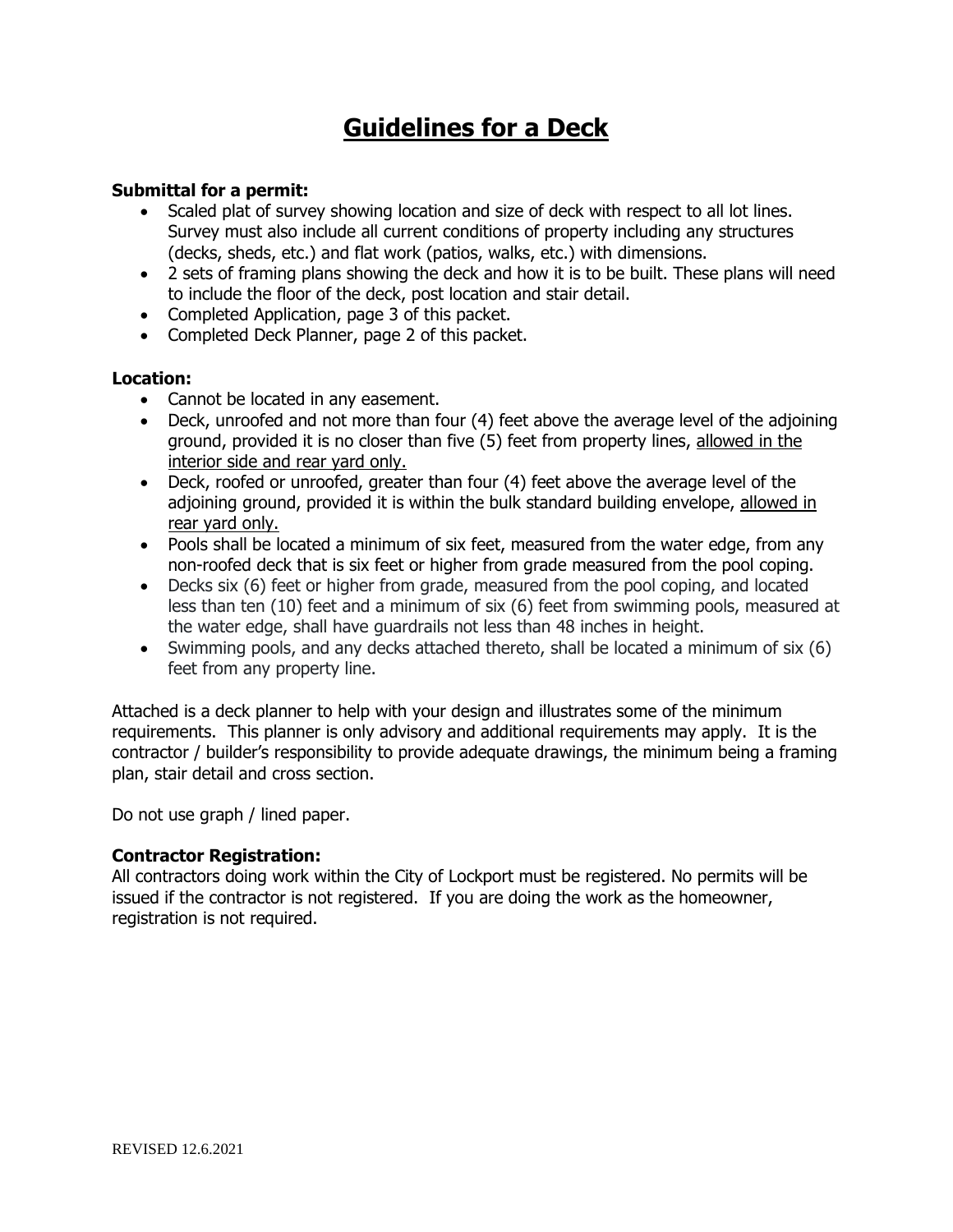#### **DECK PLANNER MINIMUM REQUIRMENTS**

Cross Section of Deck